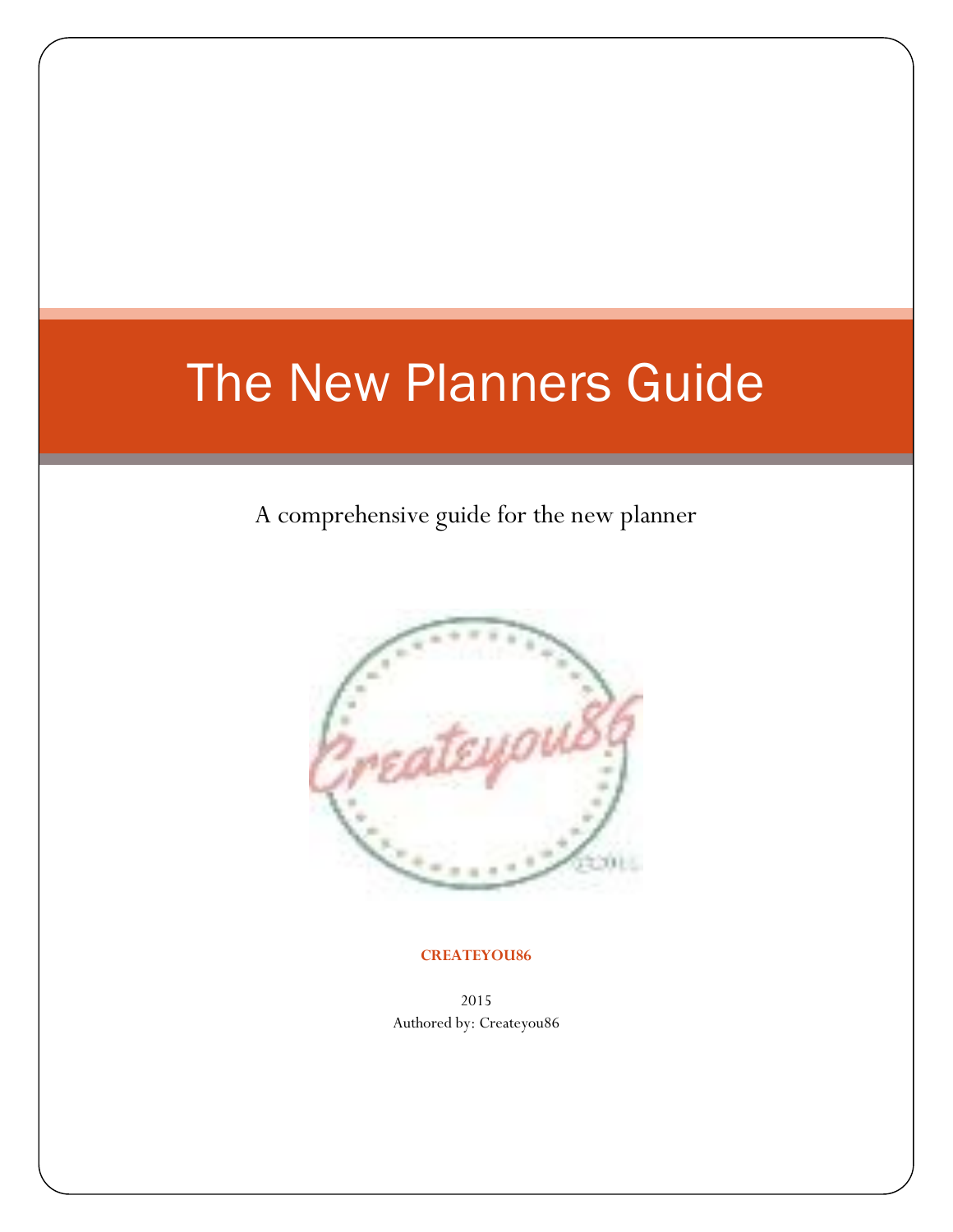# The New Planners Guide

A comprehensive guide for the new planner

## **Diving In**

Welcome to the world of planning. And organization! We want to help make your transition to planning as simple, and informative as possible. Here at Createyou86 we want to welcome you to this comprehensive guide for beginning planners. So grab some tea or your favorite drink, and dive right in.

## **Which Planner is which?**

There are many different types of planners, and getting into the planning world can be overwhelming if you aren't sure what to look for. Some of the more popular brands include: Filofax, Day-Timer, Moleskin, Midori Travelers Notebook or MTN, Personal Planner, Staples ARC System, Day Runner, Franklin Covey, and even the Createyou86 Fauxdori.

## **Planning Accessories**

There are plenty of great accessories you can purchase for planning in your new planner, and plenty of these accessories are more than affordable. Some supplies that you might want to pick up are stickers and washi tape for some decoration. Most planner pages can be pretty plain, and many people look for decorations to make their planner more appealing. However, if you are looking for a more basic planner that is fine as well. Everybody knows that sticky notes are great for keeping notes, but they have a tendency to be blah. However, there are some places that you can purchase quality planning supplies that will go the distance. Target's Dollar Spot, and The Dollar Tree are great places to begin your search for planner accessories. Another accessory for your planner is tabs. Tabs aren't the most exciting accessory, but they are a necessary part of planning. Many planners come with tabs for you to divide your information, but if you are looking for extra tabs for your planner there are always page flags which are useful and affordable until you can purchase or create some new dividers. Another product you might want to look into purchasing are pens. Pens can be a pivotal part of planning. Pens can help to color-code activities throughout the week. There are even Coleto pens which have several colors in the same pen. Then you have essentials for printing your own pages should you not like the ones that come with your products. Some products you might need include a printer, paper, and a hole punch. A regular handheld school supply hole punch will do fine, or you can find more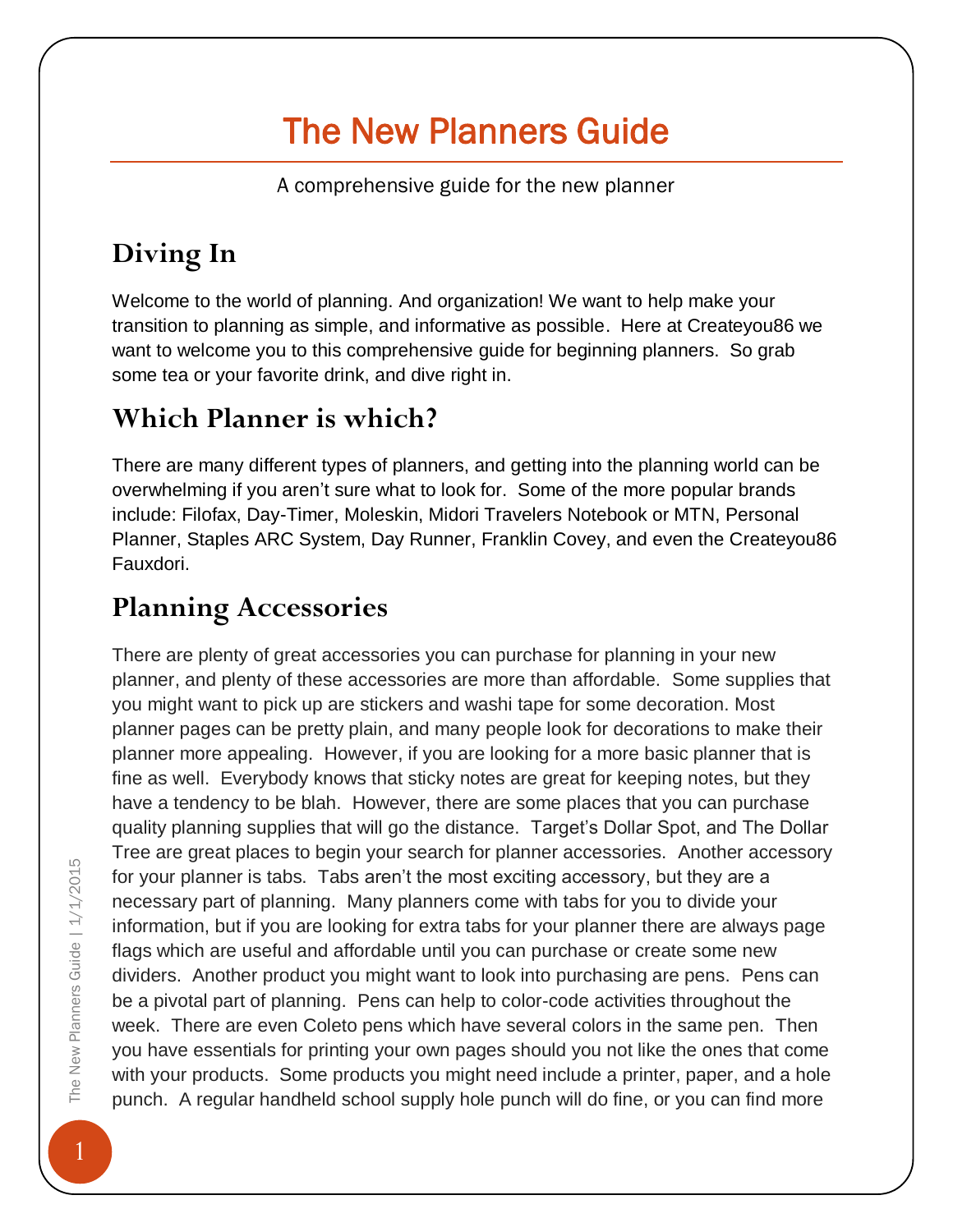expensive versions made exclusively for ring type planners which can range from \$30.00-\$40.00 plus shipping from foreign manufacturers. There are plenty of stores to purchase awesome supplies for your new planner. There are many places to find a planner ranging from Target, to Amazon, but you are the only one who knows the exact specifications for your needs. Createyou86 hopes that this guide has given a little bit of insight into the new planner experience. Feel free to contact us with any questions regarding planning; we would be more than happy to help.■

### **Planner Supply List**

### **Planner**

Dividers (come with a new planner)

Journal Inserts (Non-ringed planners, buy journals or make your own)

Diary inserts (come with a new ringed planner, or you can make your own)

Extra pages (Lists, and note pads)

#### **Make your own**

Paper

Printer

Hole punch (If homemade pages)

Hole protector stickers

### **Decorations**

Washi tape

**Stickers** 

Stamps

Post-it notes, page flags

Pens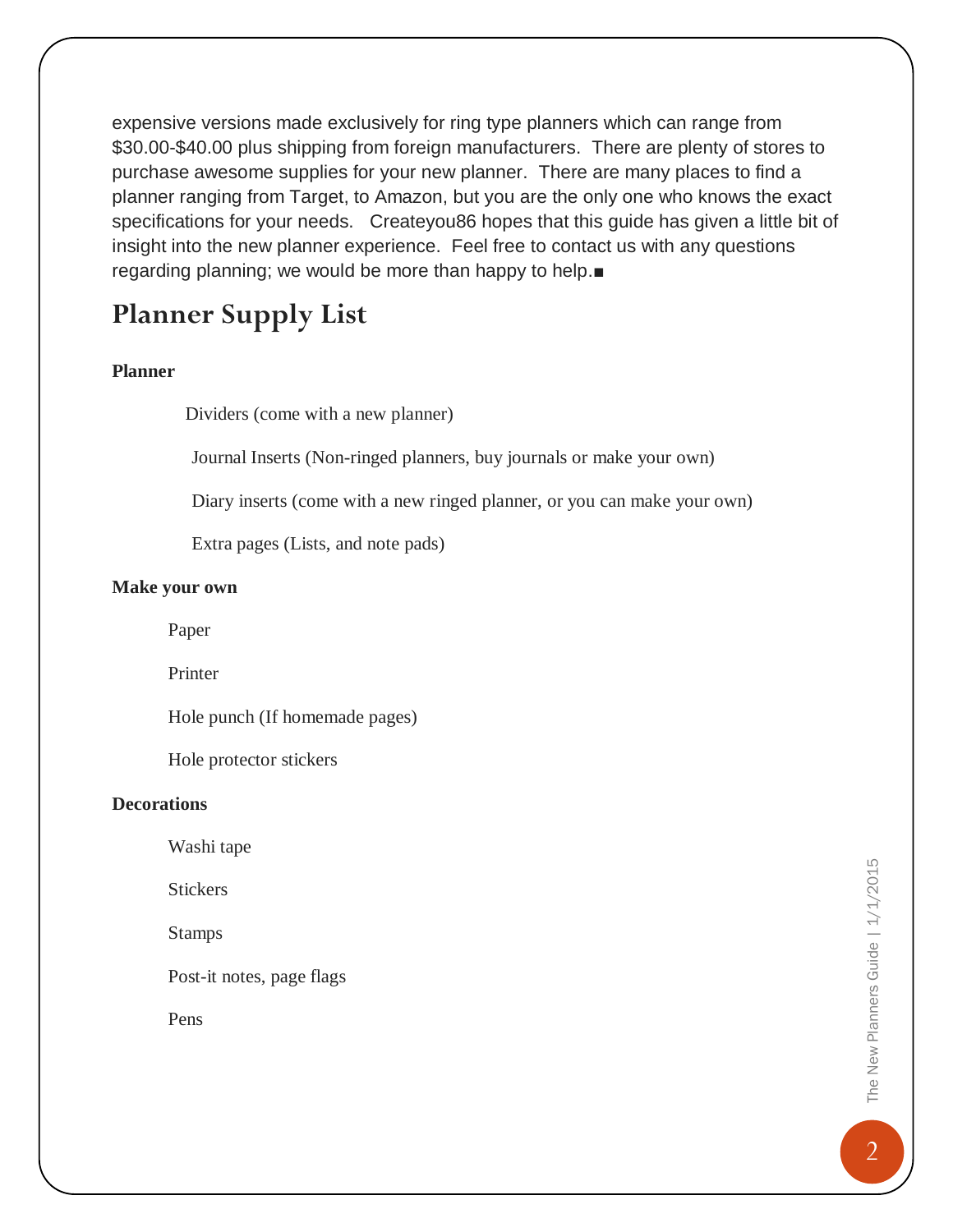## **Photo Supply List**